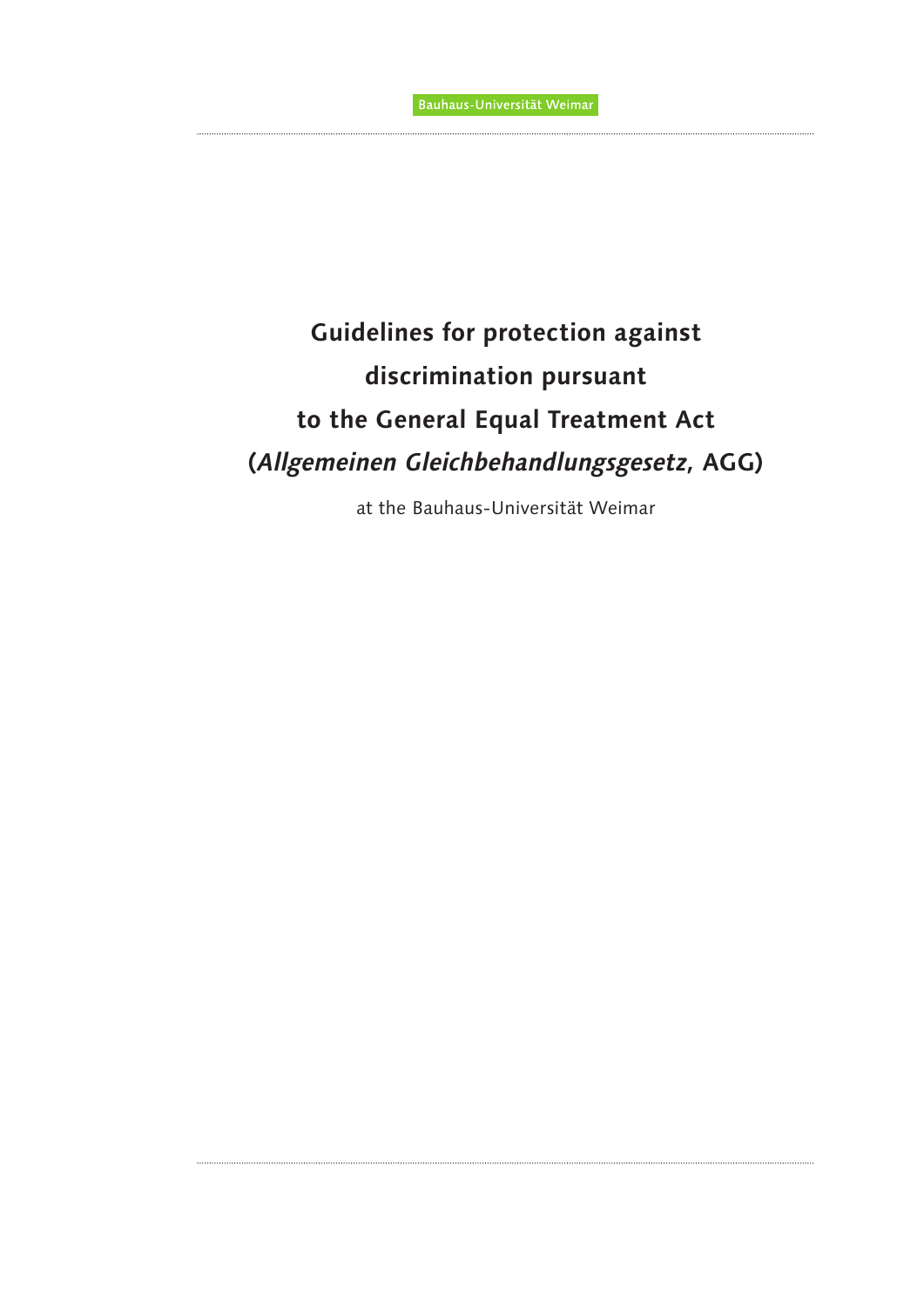# **Guidelines for protection against discrimination pursuant to the General Equal Treatment Act (***Allgemeines Gleichbehandlungsgesetz***, AGG) at the Bauhaus-Universität Weimar dated 6 February 2019**

#### **Preamble**

The Bauhaus-Universität Weimar considers itself an institution affording great potential thanks to the people of different origins and backgrounds that it brings together. It is eager to facilitate, foster and take advantage of this diversity. This requires a culture of appreciative cooperation and respectful behaviour.

The Bauhaus-Universität Weimar attaches great importance to ensuring that nobody at the University is disadvantaged in any way on the grounds of their gender, ethnic or social background, age, disability, sexual orientation, religion or world views.

The Bauhaus-Universität Weimar promotes a culture of awareness based on a respectful interaction with others. As a place of work and study, importance is attached to fairness, equal treatment, appreciative communication and cooperative behaviour by all members and affiliates of the Bauhaus-Universität Weimar both during cooperation and while dealing with conflicts.

The personality of each individual must be respected and their dignity upheld. Conduct aiming to harm others will not be tolerated.

These guidelines shall lay the foundations for preventing harassment, discrimination and violence, stalking and bullying. They aim to eliminate and prevent all forms of discrimination.

# **§ 1 Scope**

(1) The guidelines apply for all members and affiliates of the Bauhaus-Universität Weimar in the sense of § 4 of the University charter (Grundordnung) in the performance of their duties or during their studies, also vis-à-vis third parties. They also apply for all other persons in a teaching or employment relationship (lecturers, honorary professors, etc.) as well as for persons at the Bauhaus-Universität Weimar temporarily or as a guest.

(2) These guidelines apply for all departments of the Bauhaus-Universität Weimar.

(3) They also apply in the event of harassment, discrimination and violence, stalking or bullying by or against third parties on the University premises if at least one of the persons involved belongs to one of the categories of persons referred to in §1(1).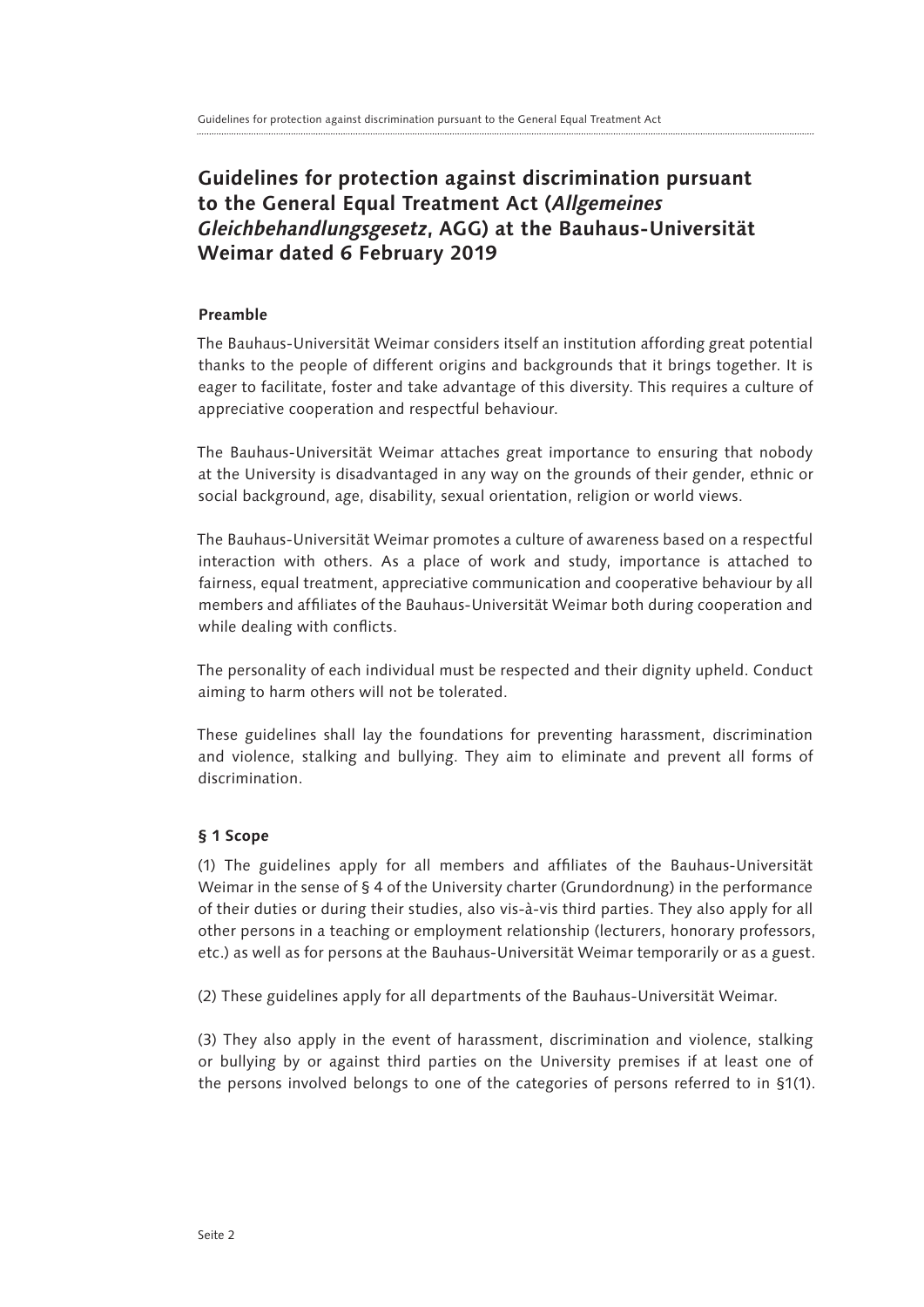#### **§ 2 Basic principles**

(1) These guidelines aim to raise awareness for and draw attention to forms of discrimination at the Bauhaus-Universität Weimar, to take preventive action and to offer support to all victims of discrimination at the Bauhaus-Universität Weimar.

(2) The guidelines should facilitate measures to prevent discrimination on the grounds of ethnic origin, gender, religion or world views, disability, age or sexual orientation. In particular, sexual and racist harassment, discrimination, harassment or stalking as well as psychological and physical violence in the workplace or at the University should effectively be counteracted. Such conduct is unlawful.

(3) All University members and affiliates, particularly those with educational, qualification and management tasks in teaching, research, training, administration and self-administration, are responsible in their area of responsibility according to their duty of care to ensure that particularly sexual and racist harassment, discrimination and violence are avoided or eliminated and treated as a violation of rights. Sexual harassment, discrimination and violence that exploit relationships of dependence in the workplace or in education, potentially under threat of personal or professional disadvantages, are regarded as particularly serious.

(4) The victim(s) should be encouraged to exercise their rights and to report incidences of harassment, discrimination or violence, stalking or bullying that they have experienced to the relevant person (see appendix), to seek advice and to lodge a complaint.

(5) Artistic and scientific work that remains within the boundaries permitted by law shall not constitute a violation of these guidelines.

#### **§ 3 Definitions**

The definitions provided in the General Equal Treatment Act (*Allgemeines Gleichbehandlungsgesetz,* AGG), including the case law based thereupon, shall also apply accordingly for these guidelines. The following definitions serve to supplement these.

#### (1) Sexually or racially-motivated harassment and violence

1. Sexual or racist harassment in the workplace is any sexual or racist conduct that violates the dignity of staff and students, particularly when an intimidating, hostile, degrading, humiliating or offensive environment is created. Sexual or racist harassment includes disparaging or derogatory remarks, gestures or depictions of a sexual or racist nature, the unwanted showing and visible display of pornographic or racist images, and the copying, use and enjoyment of obscene, sexually derogatory or racist websites within or relating to the University's IT infrastructure that violate an individual's dignity.

2. Sexual or racist harassment, discrimination or conduct that violates an individual's dignity may be verbal, non-verbal and/or physical in nature.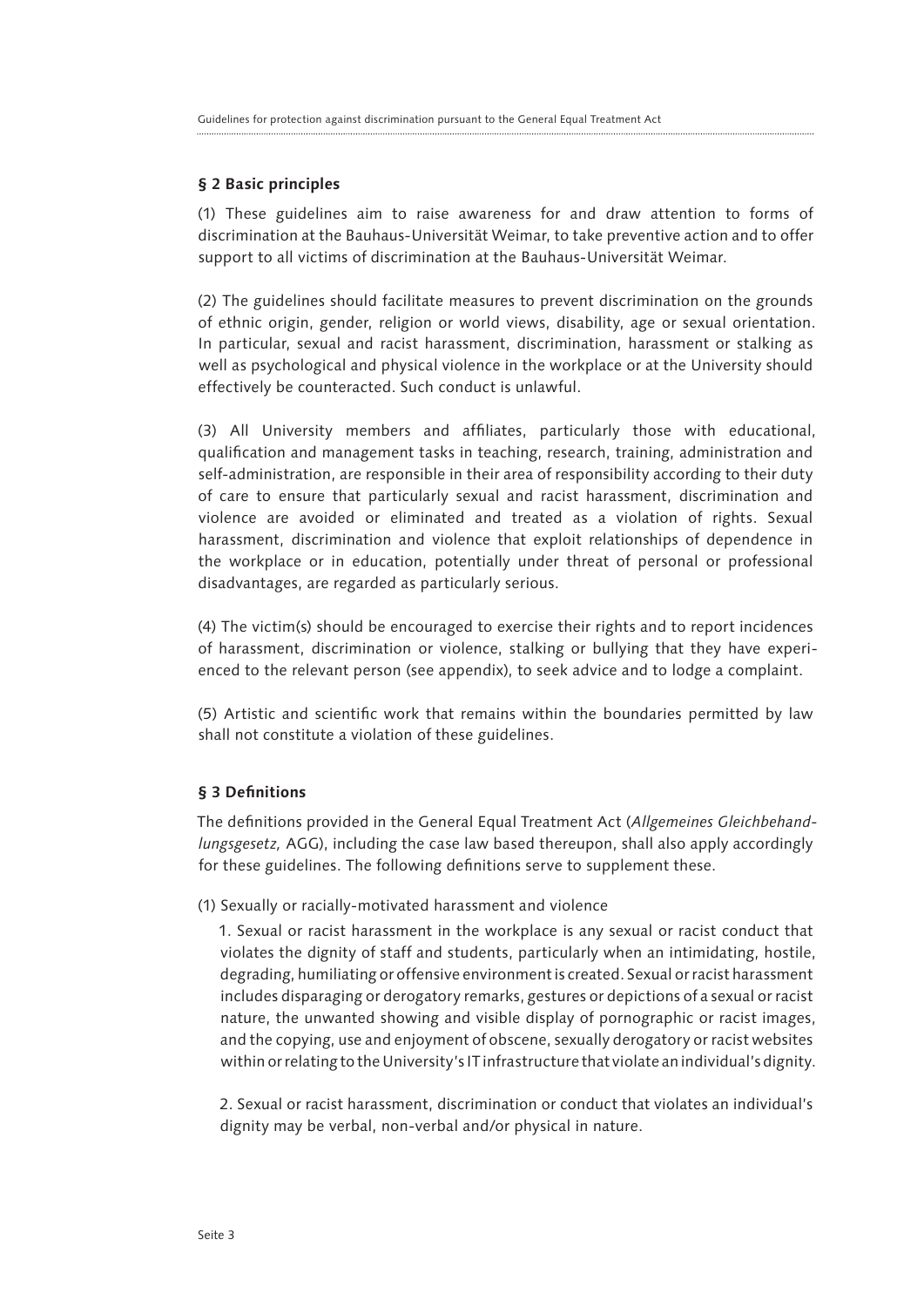3. Sexual violence in the narrower sense includes all kinds of unwanted sexual advances and physical contact, exhibitionist acts as well as everything from sexual coercion up to rape.

# (2) Discrimination

Discrimination occurs when a person is treated less favourably based on a characteristic detailed in the preamble than a comparable person who does not have this particular characteristic. Any form of discrimination, disregard, contempt, degradation, exclusion or inadmissible inequality of individuals or groups on the basis of actual or attributed group-specific characteristics is discriminatory.

# (3) Stalking

Stalking is the deliberate and repeated pursuit and harassment of a person that causes their lifestyle to be gravely impaired or even their safety threatened. Stalking usually consists of a series of actions, such as insults, defamation, slander, damage to property, coercion and physical injury, which are committed over a longer period of time. Stalking can take a variety of different forms, these include:

- unwanted phone calls, SMS, answerphone messages
- emails at all times of the day and night
- manipulation of public platforms and social networks
- unwanted presence as well as pursuit and ambush, e.g. in front of the person's apartment or place of work or study
- ordering of goods on the victim's behalf
- false accusations
- unwanted attention (such as undesired "declarations of love" or gifts)
- questioning the person's acquaintances

# (4) Bullying

Bullying is systematic and repeated hostility, harassment or discrimination with the aim or consequence that the person concerned feels insecure, degraded, excluded from their study or work environment or otherwise subjected to intimidation, hostility, humiliation or a degrading or insulting environment. Among others, bullying can manifest itself in the following ways:

- spreading of rumours/damage to reputation
- insults, defamatory and humiliating treatment
- threats, coercion, humiliation in front of others
- everything from pushing and shoving to direct violence As well as in the following unjustified verbal, non-verbal or physical conduct:
- systematically withholding information relevant to studies or work
- refusal to provide contacts relevant to studies or work
- exclusion from conversations
- assignment of meaningless, insulting, unsolvable or health-damaging tasks or non-assignment of tasks by persons with a management or care function
- deliberately inducing stress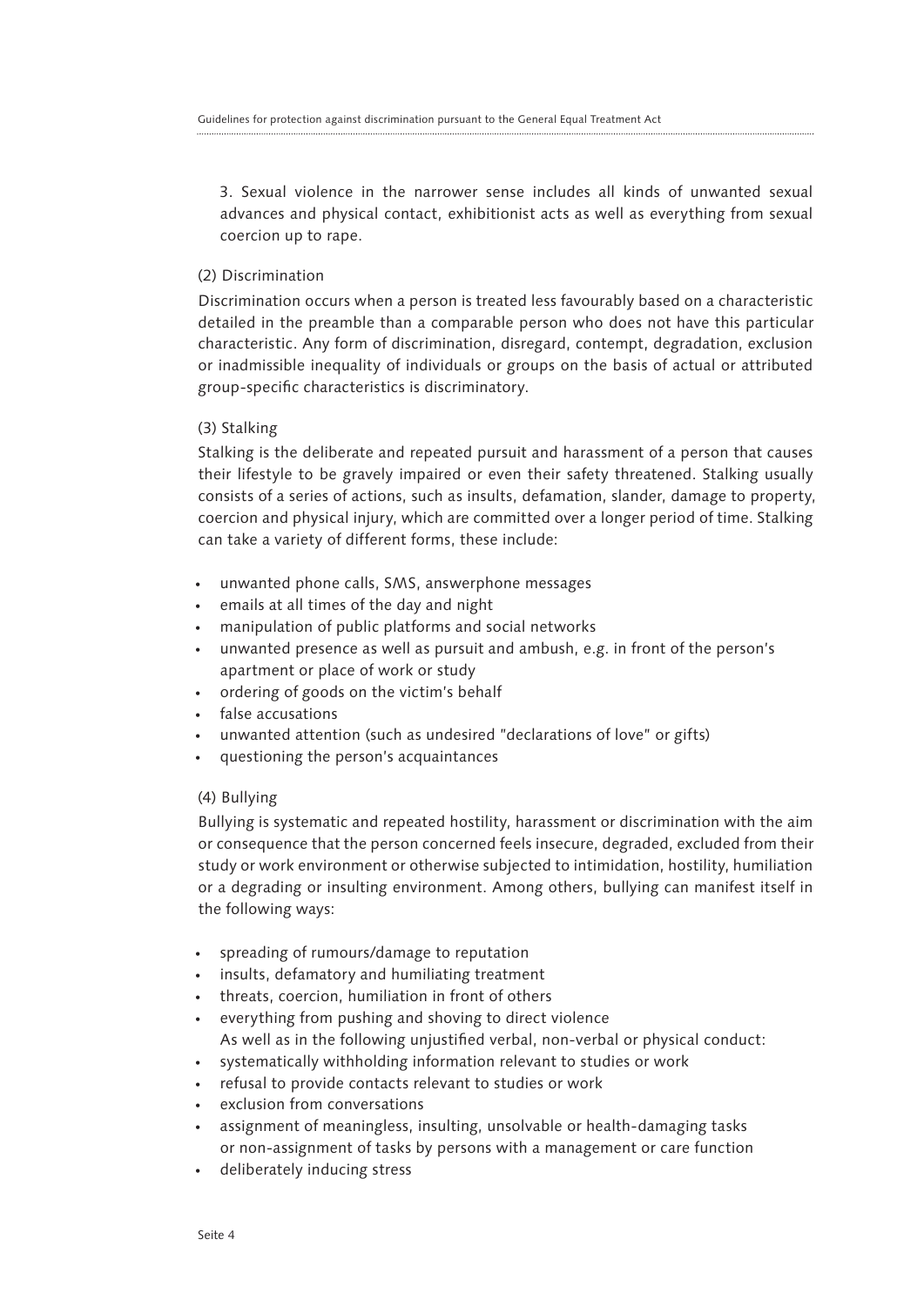#### **§ 4 Sanctions**

The types of discrimination in the sense of § 3 constitute violations of personal rights. They are punishable according to labour law, employment law or regulatory law. They may also constitute criminal offences.

#### **§ 5 Raising awareness and prevention**

(1) The University, its members and affiliates take preventive measures to create a work environment that is free from harassment, and to prevent harassment, discrimination and violence as well as stalking or bullying in the workplace and at the University.

(2) University members with personnel responsibilities and/or management, training and qualification functions in teaching, research, administration and self-administration have a duty

1. to contribute through their conduct and appropriate preventive measures to encouraging a respectful and non-discriminatory interaction with others and respect for the integrity of all staff and students;

2. to ensure that relationships of dependency are not exploited during studies, in the workplace or at the University;

3. to investigate complaints about and reports of harassment, discrimination and violence, harassment or stalking, advise and support the victims, and provide the appropriate assistance.

#### **§ 6 Contacts**

(1) Victims of discrimination are encouraged to actively defend themselves against harassment, discrimination and violence, stalking or bullying.

(2) Victims have the right to contact one of the competent bodies referred to in § 4 either in person or represented by a person of trust for advice and/or to lodge a complaint.

(3) A complaint lodged, report or consultation as per § 2(4) shall not result in discrimination against the complainant(s) and/or the victim(s). The matters discussed during a consultation to provide information and advice shall be treated as confidential.

(4) The attached information sheet indicates who to contact for advice or to lodge a complaint; please see the Bauhaus-Universität Weimar website for their contact details.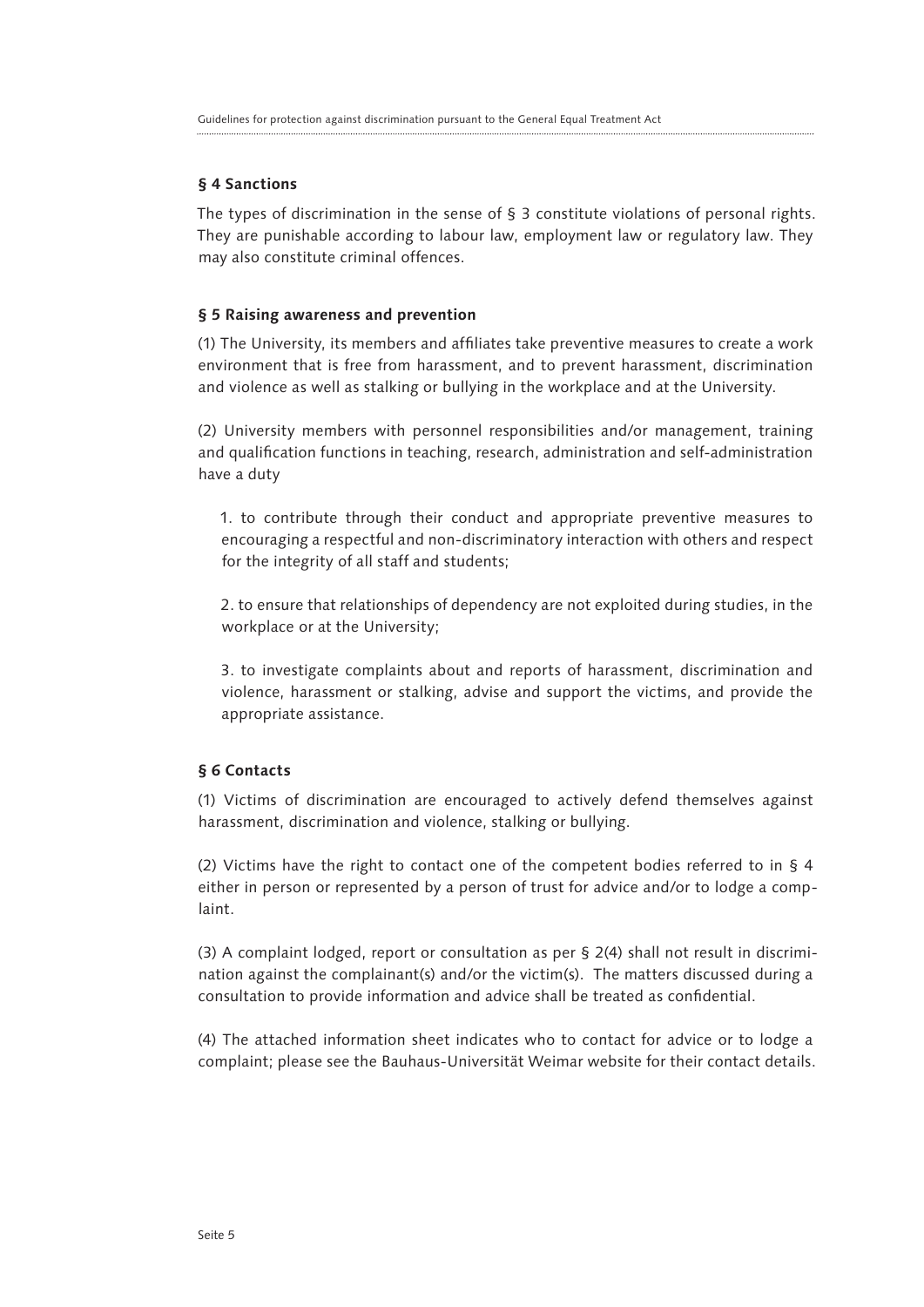### **§ 7 Entry into force**

These guidelines were agreed upon by the Senate of the Bauhaus-Universität Weimar on 6 February 2019. They shall enter into force on the day following their announcement in the communications of the Bauhaus-Universität Weimar.

Weimar, 6 February 2019

Prof. Dr. Winfried Speitkamp President